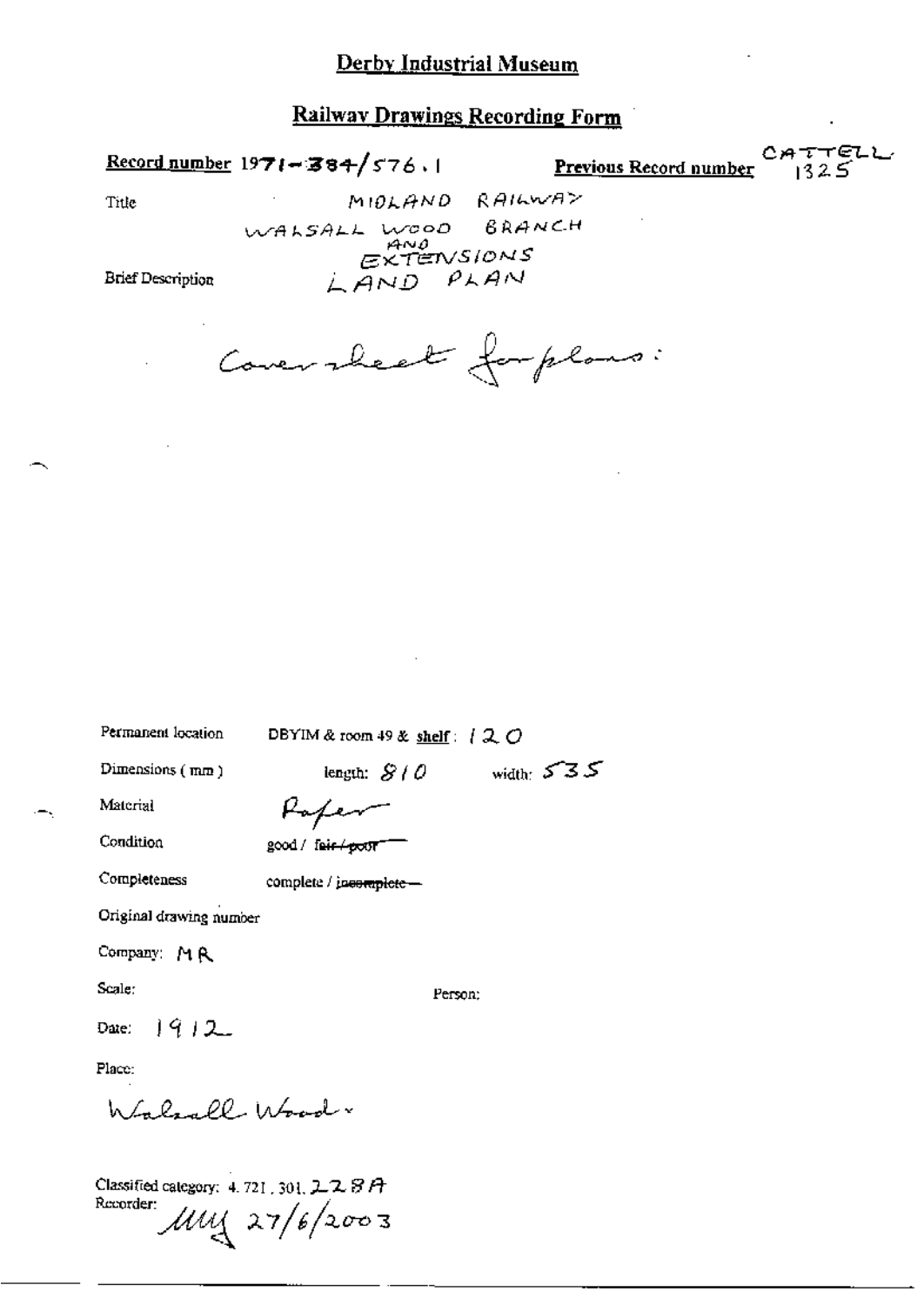### Record number 1971-384/576.2

**Previous Record number**  $2477722$ 

#### Title

**Brief Description** 

Plan of route showing tracks, buildings, roads, bridges, untercauses and fields, County of Stafford, family of Aldindys. Vincent Tingue. CFDilbe. Randal Francis. Tongue Crossall. Rev HB Williams, Joseph Whittaker. Sarah Arrowsmith. Tunction with Water Orton Malvell route. Disured Victoria Colliery.

Permanent location

DBYIM & room 49 & shelf :  $(2.0$ 

length:  $8/0$ 

Paper

Dimensions (mm)

width:  $535$ 

Person:

Material Condition

good / fair / poor

Completeness complete / incomplete-

Original drawing number  $SHEE$  T

Company:  $M$  $R$ 

Scale:  $1^{h} = 2c + 191/5$ 

Dute:

Place:

Aldridge Station

Classified category:  $4.721, 301, 22.8H$ Recorder:  $\mu$ uy 27/6/2003

 $OMP - \frac{3}{4}MP$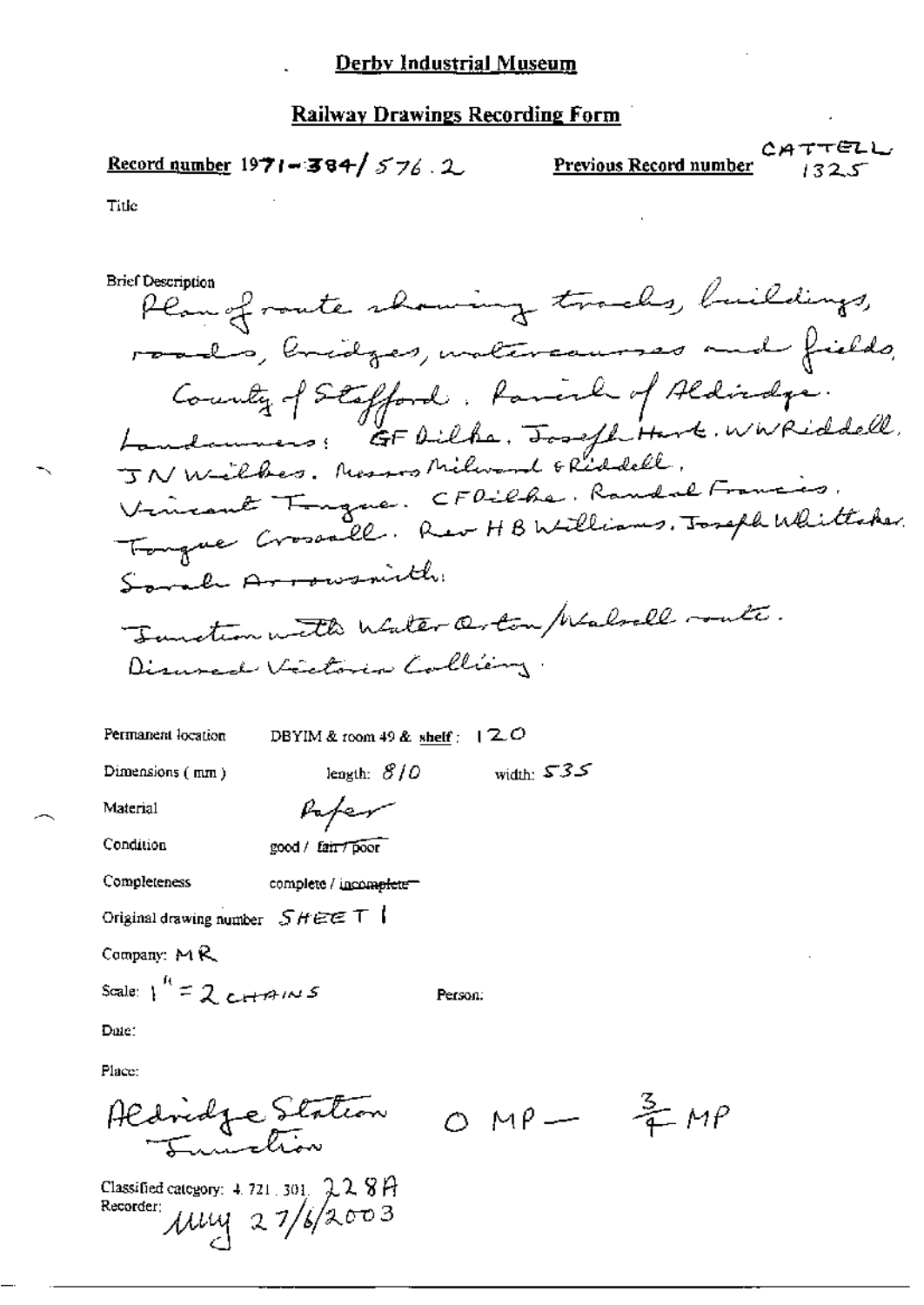#### Derby Industrial Museum

#### **Railway Drawings Recording Form**

Record number 1971-384/576.3

CATTELL<br>Previous Record number 1325

Title

**Brief Description** 

flam of route showing tracks, buildings, roads, bridges, watercausses and fields. County of Stefford, Parish of Aldridge.<br>Walsall Wood formerly Parish of Walsall. Landowners: Raudell Francis. Fouque Crocall. Aldridge Collianglo Atd. John Smith Charles.

Leight Wood Colling, Folans Arch 9 Tile World.

Permanent location DBYIM & room 49 & shelf:  $\frac{1}{2}$  O width:  $535$ Dimensions (mm) length;  $8/0$ Rapen Material Condition good / fair / poor Completeness complete / incomplete Original drawing number  $SHEET$  2 Company: MR Scale:  $1'' = 2$  ettains Person Date: Place: Johanno Brich & Tile

 $\frac{3}{4}M\rho - 12MP$ 

Classified category: 4, 721, 301, 22, 8A Recorder:  $\mu$ y 27/6/2003

 $\lambda \sim 2$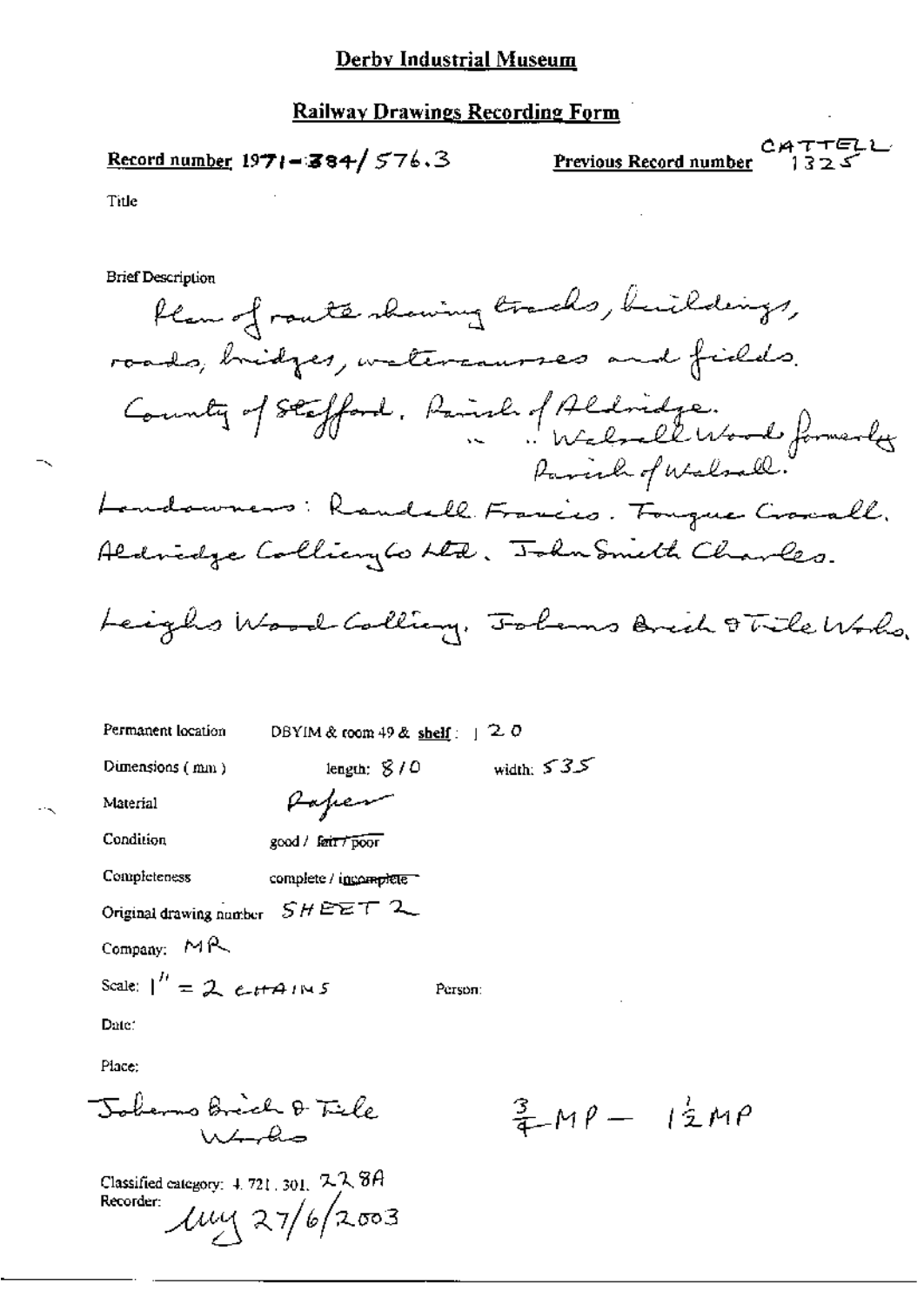$$
\underline{\text{Record number 1971} - 384} / 576.4
$$

Previous Record number

Title

**Brief Description** 

Plan of rante showing tracks, buildings, roads, bridges, waltrausses and fields. County of Stafford. Parish of Walrale Wood.<br>(Formerly Parish of Walrall). Landowners; Symuel Rodgers, Elizab Cresswell. Charles Bird. 5 Thomas Elizabetrasmell. Economither Earl of Boatford. Rev T Reakes. Maria Tachson. Samuel Hamis William H Jackson, Joseph Cater OWife, Brownhills UDC.<br>William Noble OWife, Joseph Owen Morris: John Cordwell. George Street, Samuel Sanders.  $\rho \tau$ . O. Permanent location DBYIM & room 49 & shelf: 120 width:  $53.5$ length;  $8/0$ Dimensions  $(mn)$ Poper Material Condition good / fair 7 poor Completeness complete / incomplete Original drawing number SHEET 3 Company:  $MR$ Scale:  $1^{n}$  = 2 c  $H + 1$  /  $N$  S Person: Date: Place:  $12MP - 24MP$ Walsall Wind Station. Classified category:  $4.721$ , 301, 228A Recorder:  $\mu$ uy 27/6/2003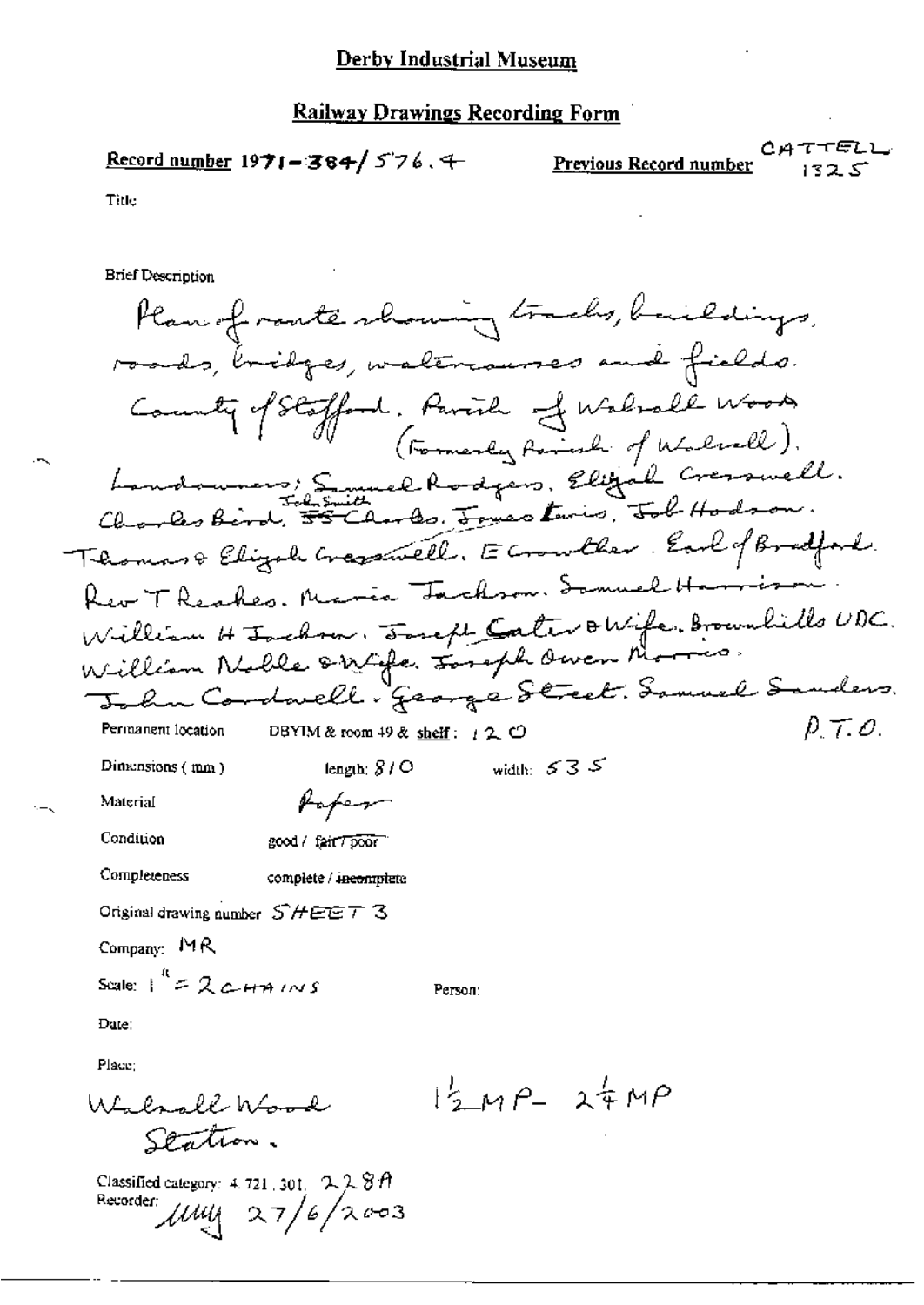$$
\underline{\text{Record number}} 1971 - 384 / 576.5
$$

Recorder:  $\mu$ ell 27/6/2003

CATTEL<br>Previous Record number 1325

Title

**Brief Description** 

Plan of route showing tracks, buildings, roads, bridges, watercourses and fields. Country of Stafford. Parish of Walsall Wood (Formanley Partiel of Norton Comes)<br>Landouveur: Bernicughom Caual Co. Welliam Stoward.<br>Walsell Wood Colliery Co. Brownlides board Board. Charles Wilm. John Smith Charles. Samuel Health. France Cooper, Charles Clament Blew.<br>Phinews F Hurry. Passing Boundells UDC Servege Farm.<br>Walsolus & Essington Canal. Walsoll Colleany Branch NNWR. DBYIM & room 49 & shelf.  $12.0$ Permanent location width:  $535$ Dimensions (mm) length: \$10 Papar Material Condition good / fair poor Completeness complete / incomplete Original drawing number  $SHEE T4$ Company, MR Scale:  $1^{\prime\prime} = 2$  crans 5 Person: Date. Place:  $24MP - 3MP$ Clayhanzer Classified category:  $4, 721, 301, 2, 2, 3$   $\theta$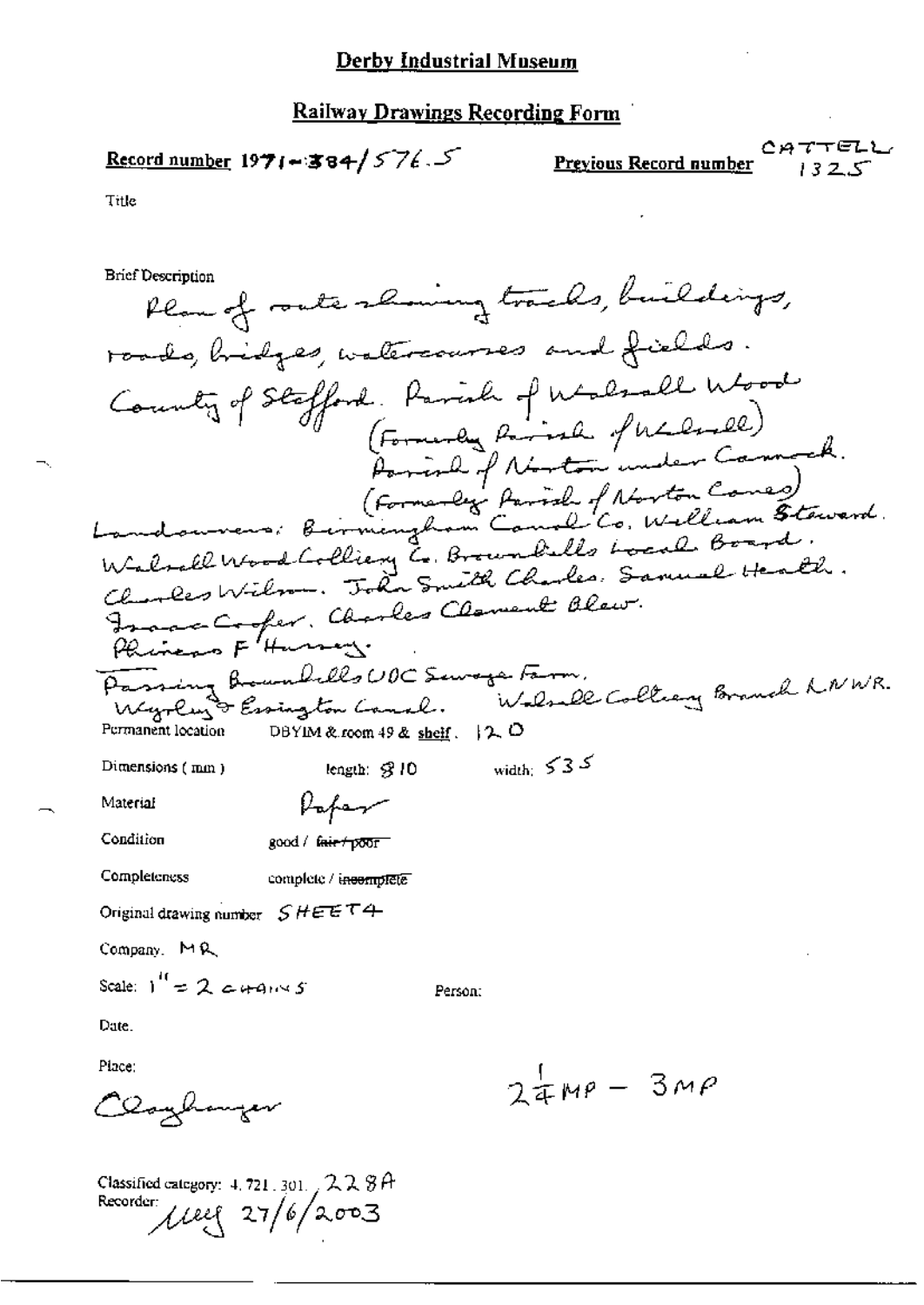### **Record number 1971-384/576.6**

CATTELL Previous Record number

Title  $\overline{a}$ 

**Brief Description** 

Plan of route showing tracks, buildings, roads, bridges, walercourses and fields County of Stefford, Denvile of Norton Under Cannock.<br>(Formerly Parish of Norton Comes). Landouners: Phiness Fitussey, Brownbills Commoners. Anne Adams, John Allrop, Birninghom Cauol Co.<br>William Roberts. L&NWRCo. Stalla Caddick. RW Hanhung. Passing: Swingbridge Fam. WWERWalsoll-Leidfield.

width:  $535$ 

Permanent location DBYIM & room  $49 &$  shelf :  $120$ 

Dimensions (mm)

Material

Paper

length:  $\hat{X}$  /  $\hat{O}$ 

Condition good / fair/poor

Completeness complete / incomplete-

Original drawing number  $SHEETS$ 

Company: MR

Scale:  $i^*$ . 2 chains

Person:

Date:

Place:

 $3MP - 32MP$ 

Classified category:  $4.721$ ,  $301$ ,  $228$  A Recorder 12ll 27/6/2003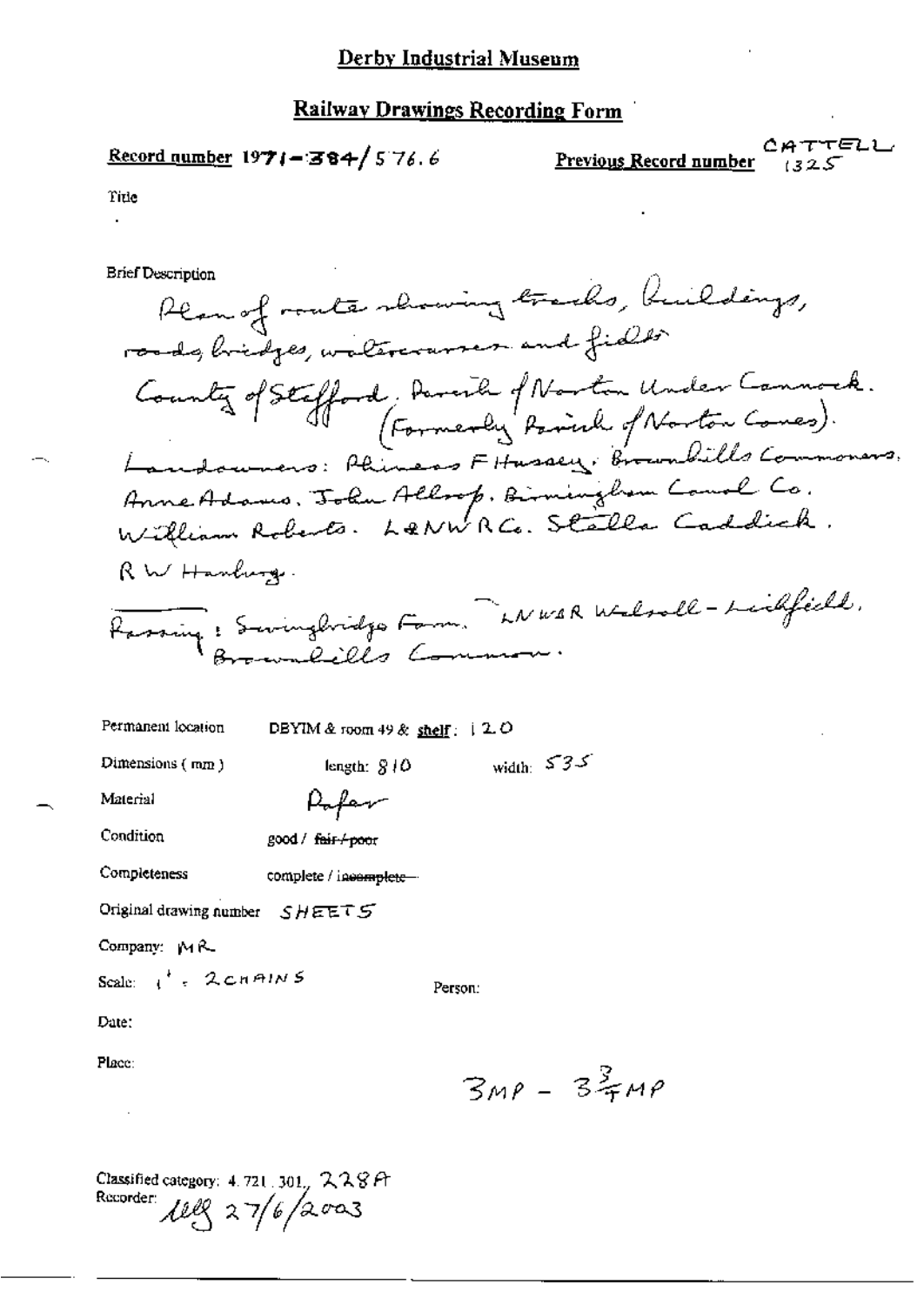# Record number 1971-384/576.7

**Previous Record number** 1325

Title

Plan of route showing tracks, buildings, **Brief Description** roods, bridges, watercourses and fields. County of Stafford, Parish of Norton UnderCannock Londowners: Phines FHussey Brownhills Lammoners. RW Hanbury, Birningham Canal Co, TV Lister. Charles Clement Blaw, Exclesiastical Commissioners. Paring through station, under Walting Street.

Permanent location

DBYIM & room 49 & shelf :  $(2.0$ 

Person:

Dimensions (mm)

length:  $810$ Paper

good / fair poor

Condition

Material

Completeness complete / incomplete

Original drawing number  $SHEE\tau$  6

Company: P1 R

Scale:  $\int_{0}^{\frac{\pi}{2}} 2 \csc \theta + \sin \theta$ 

Date:

Place:

Broundello

Classified category:  $4.721,301, 22.89$ Recorder:  $\mu v \leq 27/6/2003$ 

 $3\frac{3}{4}mp-4\frac{1}{2}mp$ 

width:  $535$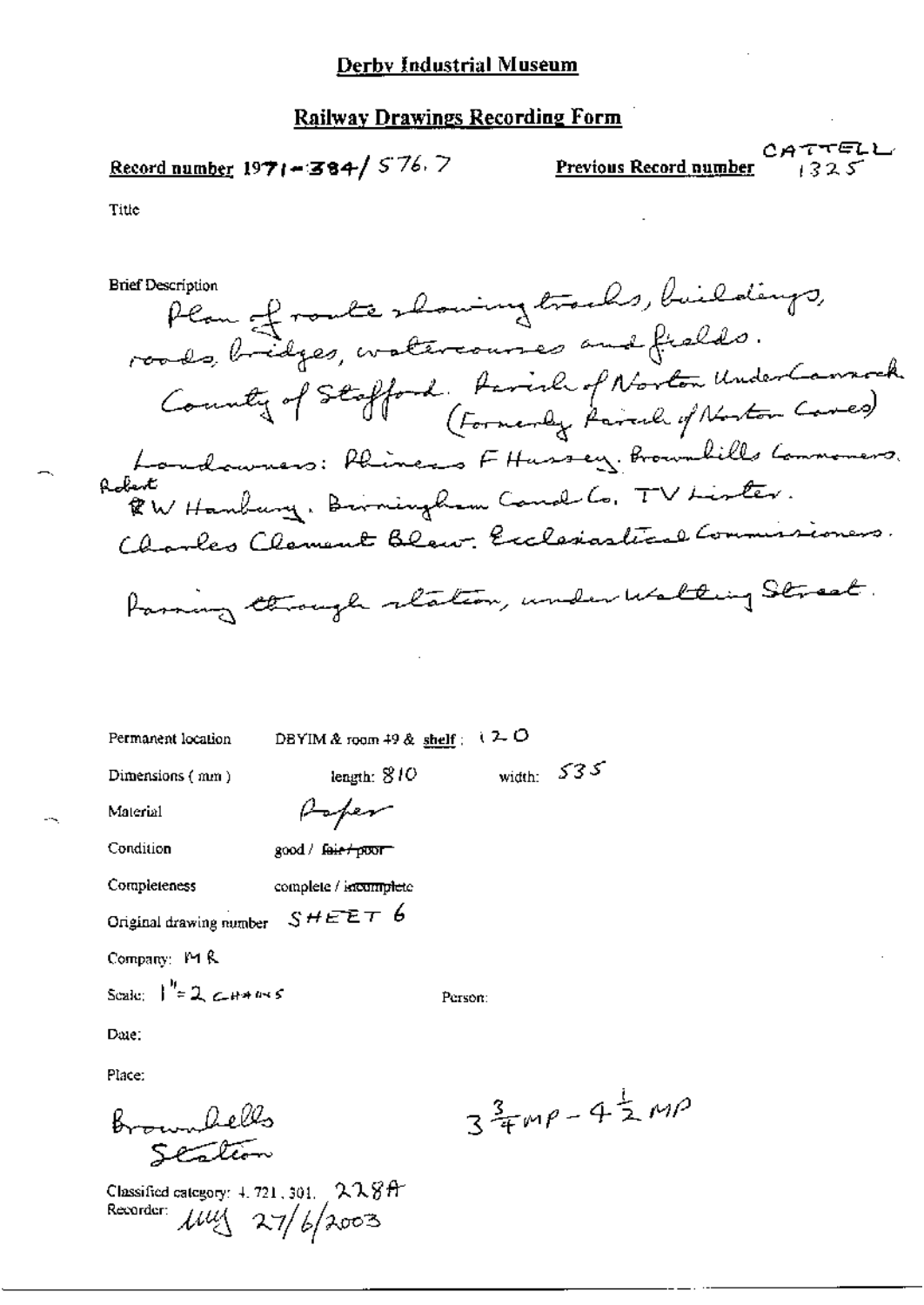$c_A \tau \tau \in L$ .<br>Previous Record number  $f_4 \rightarrow f_6$ Record number 1971-384/405 Title  $PROPOSED$  SIDINGS FOR THE BIRCH COPPICE COLLIES NEAR BROWNHILLS  $_{\rm R}$   $>$ 

.

ÿ.

Brier Description<br>Alam schowing part of Walsall Wood Cannock to branch for bered Coffree Coll " "Main lines slaved under road bridge to

Permanent location DBYIM & room 49 & shelf:  $\vert \vert \vert$   $\theta$ Dimensions (mm ) length:  $1310$  width:  $505$ Material Paper on folice Condition ; good / fair+poor Completeness complete / incomplete<sup>----</sup> Original drawing number  $33\frac{8}{148}$ Company:  $M R$ Scale:  $1'' = A0$  FEET Person: Date: Place:  $\ldots$  and  $\ell$  $\mathcal{A}^{\prime}$ 

Classified category: 4.721, 301,  $2.2.8A$ <br>Recorder:  $L/LL = \frac{m}{5}I/L$  $\mu$ tti  $\gamma$  8/11/2002